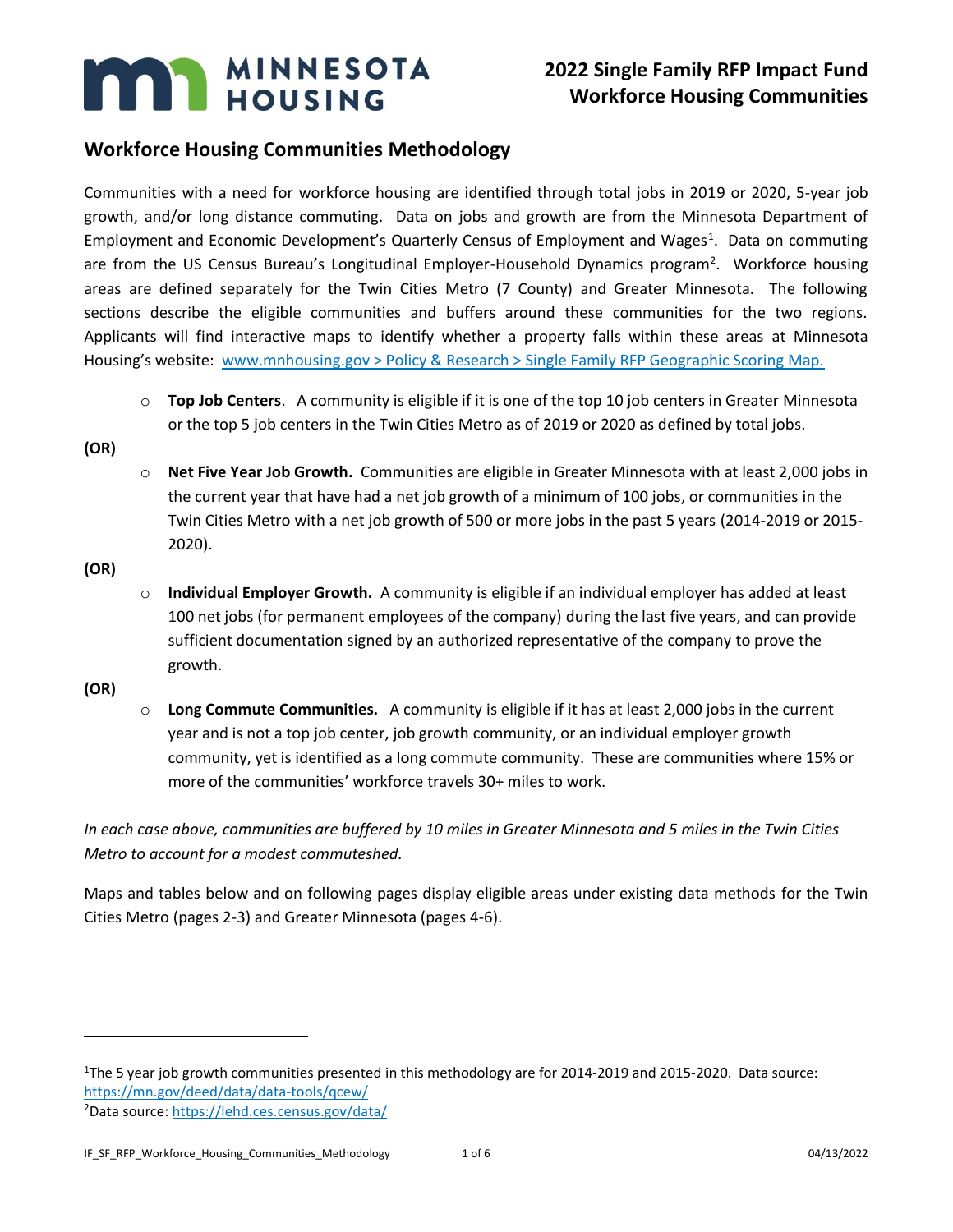#### **Twin Cities Metro Job Centers and Ranked Job Growth Communities**

| <b>Twin Cities 7-County</b><br><b>Metropolitan Area Top 5</b><br><b>Job Centers (2019 or 2020)</b> | Twin Cities 7-County Metropolitan Area Communities With<br>Net Growth of 500 Jobs or More (2014-2019 or 2015-2020) |                         |  |  |
|----------------------------------------------------------------------------------------------------|--------------------------------------------------------------------------------------------------------------------|-------------------------|--|--|
| Minneapolis, Hennepin                                                                              | Andover, Anoka<br>Medina, Hennepin                                                                                 |                         |  |  |
| Saint Paul, Ramsey                                                                                 | Apple Valley, Dakota<br>Mendota Heights, Dakota                                                                    |                         |  |  |
| Bloomington, Hennepin                                                                              | Bayport, Washington                                                                                                | Minneapolis, Hennepin   |  |  |
| Eden Prairie, Hennepin                                                                             | Blaine, Anoka                                                                                                      | Minnetonka, Hennepin    |  |  |
| Plymouth, Hennepin                                                                                 | Bloomington, Hennepin                                                                                              | Mounds View, Ramsey     |  |  |
| Eagan, Dakota                                                                                      | Brooklyn Center, Hennepin                                                                                          | New Brighton, Ramsey    |  |  |
|                                                                                                    | Brooklyn Park, Hennepin                                                                                            | New Hope, Hennepin      |  |  |
|                                                                                                    | Burnsville, Dakota                                                                                                 | New Market Twp, Scott   |  |  |
|                                                                                                    | Chanhassen, Carver                                                                                                 | Oakdale, Washington     |  |  |
|                                                                                                    | Chaska, Carver                                                                                                     | Plymouth, Hennepin      |  |  |
|                                                                                                    | Coon Rapids, Anoka                                                                                                 | Ramsey, Anoka           |  |  |
|                                                                                                    | Cottage Grove, Washington                                                                                          | Richfield, Hennepin     |  |  |
|                                                                                                    | Eagan, Dakota                                                                                                      | Rogers, Hennepin        |  |  |
|                                                                                                    | Eden Prairie, Hennepin                                                                                             | Roseville, Ramsey       |  |  |
|                                                                                                    | Farmington, Dakota<br>Saint Paul, Ramsey                                                                           |                         |  |  |
|                                                                                                    | Forest Lake, Washington                                                                                            | Savage, Scott           |  |  |
|                                                                                                    | Fridley, Anoka                                                                                                     | Shakopee, Scott         |  |  |
|                                                                                                    | Ham Lake, Anoka                                                                                                    | Shorewood, Hennepin     |  |  |
|                                                                                                    | Hopkins, Hennepin                                                                                                  | Vadnais Heights, Ramsey |  |  |
|                                                                                                    | Lakeville, Dakota                                                                                                  | Waconia, Carver         |  |  |
|                                                                                                    | Lino Lakes, Anoka                                                                                                  | White Bear Lake, Ramsey |  |  |
|                                                                                                    | Mahtomedi, Washington                                                                                              | Woodbury, Washington    |  |  |
|                                                                                                    | Maple Grove, Hennepin                                                                                              |                         |  |  |

Source: Minnesota Housing analysis of Minnesota Dept. of Employment and Economic Development Quarterly Census of Employment and Wages (2014-2019 and 2015-2020).

#### **Twin Cities Metro Long Commute Communities**

| Belle Plaine          | lMedina        |
|-----------------------|----------------|
| <b>Falcon Heights</b> | South St. Paul |
| <b>Hopkins</b>        | Rogers         |
| Inver Grove Heights   | Hassan Twp     |

Source: Minnesota Housing analysis of US Census Longitudinal Employer Household Dynamics Data, 2018 or 2019.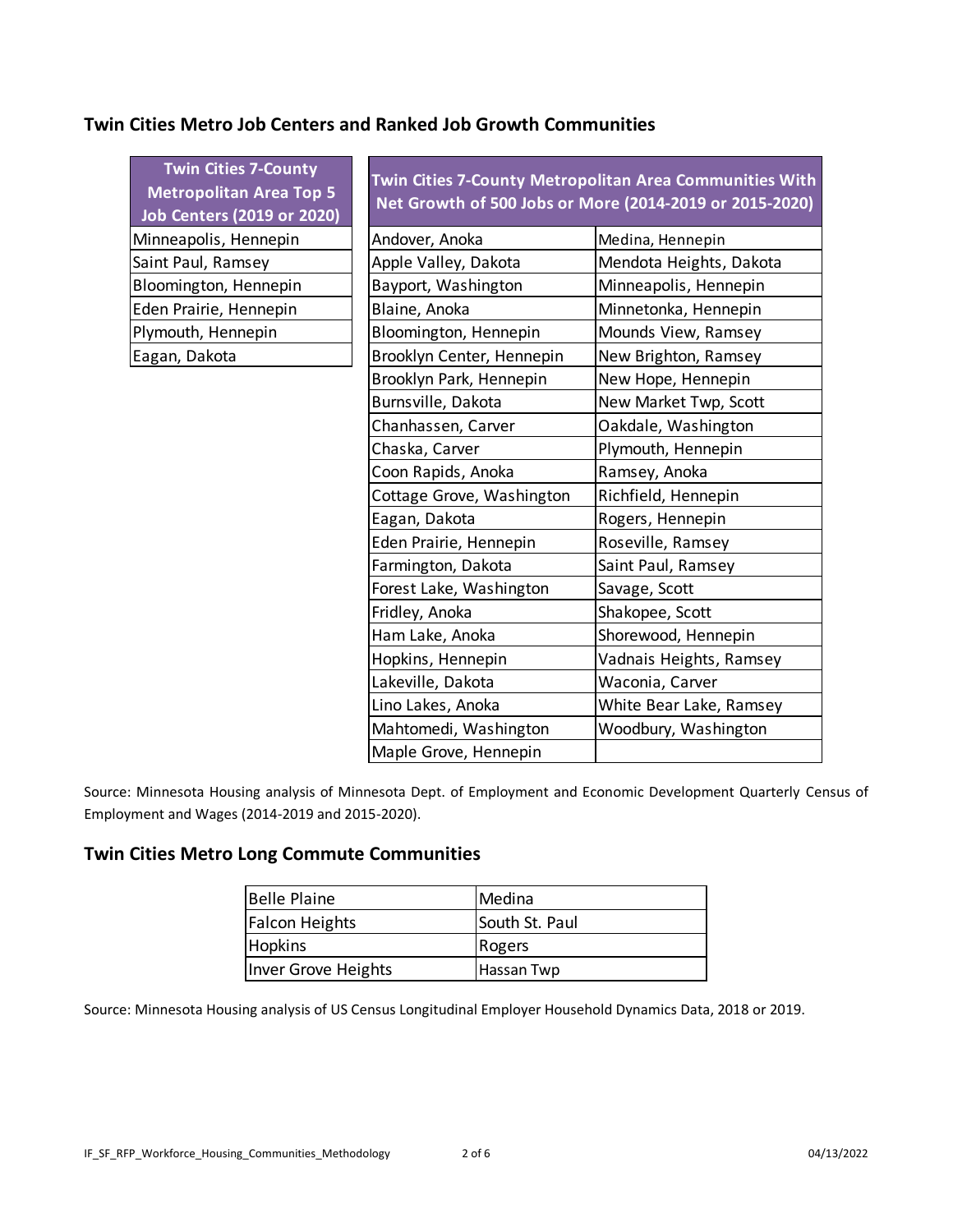## Metro Workforce Housing Communities



Source: Minnesota Housing analysis of MN Department of Employment and Economic Developments Quarterly Census of Employment and Wages. Date: 3/23/2022.

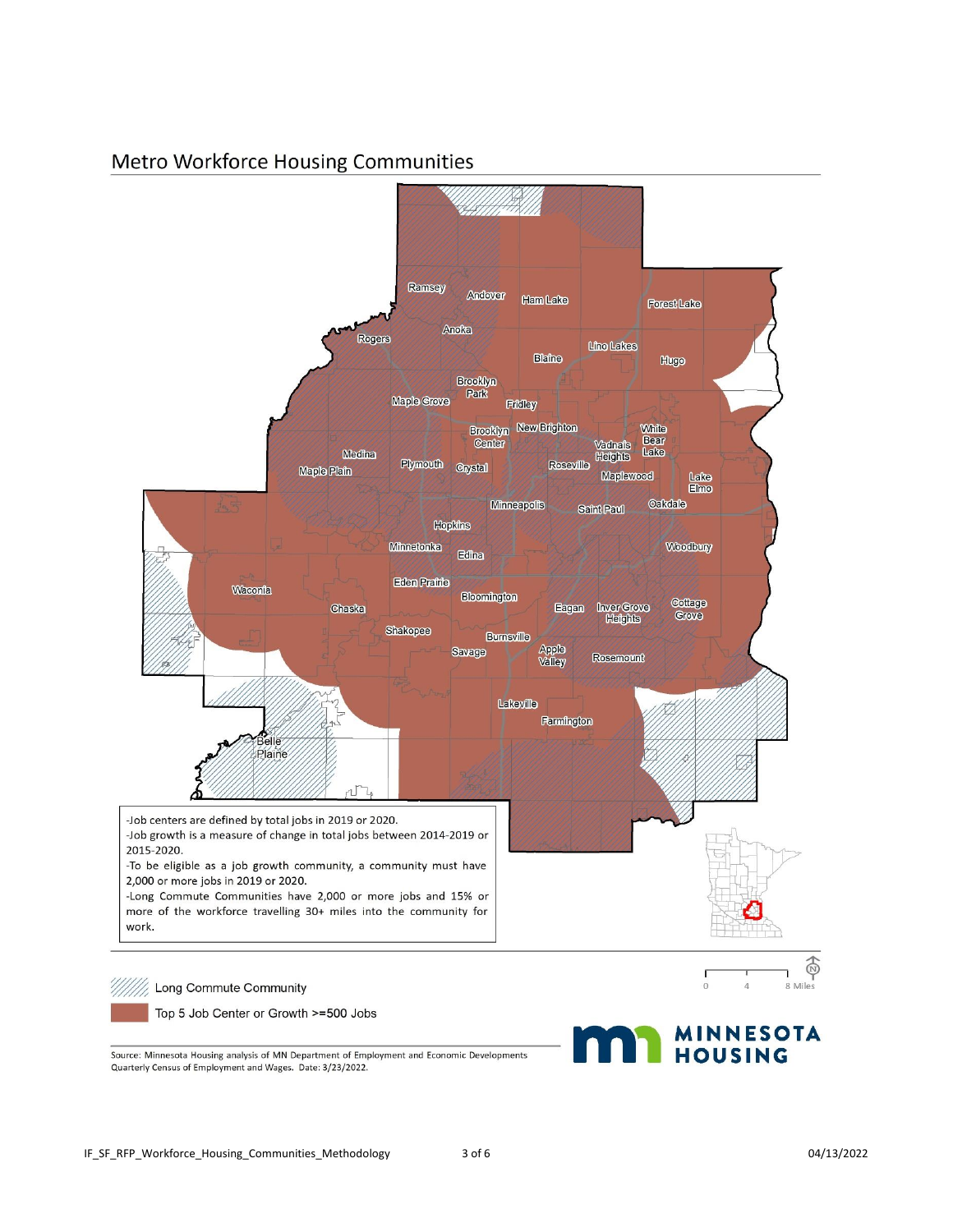#### **Greater Minnesota Job Centers and Job Growth Communities**

| <b>Greater Minnesota Top 10</b>   | Greater MN Communities With Net Growth of 100 jobs or |                               |  |  |
|-----------------------------------|-------------------------------------------------------|-------------------------------|--|--|
| <b>Job Centers (2019 or 2020)</b> | more (2014-2019 or 2015-2020)                         |                               |  |  |
| Rochester, Olmsted                | Albertville, Wright                                   | Northfield, Rice              |  |  |
| Duluth, Saint Louis               | Alexandria, Douglas                                   | Otsego, Wright                |  |  |
| Saint Cloud, largely Stearns      | Bemidji, Beltrami<br>Owatonna, Steele                 |                               |  |  |
| Mankato, largely Blue Earth       | Big Lake, Sherburne<br>Park Rapids, Hubbard           |                               |  |  |
| Winona, Winona                    | Pine City, Pine<br>Brainerd, Crow Wing                |                               |  |  |
| Owatonna, Steele                  | Buffalo, Wright<br>Princeton, Mille Lacs              |                               |  |  |
| Willmar, Kandiyohi                | Cold Spring, Stearns                                  | Rochester, Olmsted            |  |  |
| Alexandria, Douglas               | Delano, Wright                                        | Saint Cloud, Stearns          |  |  |
| Moorhead, Clay                    | Detroit Lakes, Becker                                 | Saint Joseph, Stearns         |  |  |
| Bemidji, Beltrami                 | Dodge Center, Dodge                                   | Saint Michael, Wright         |  |  |
|                                   | Faribault, Rice                                       | Saint Peter, Nicollet         |  |  |
|                                   | Glenwood, Pope                                        | Sartell, Stearns              |  |  |
|                                   | Hermantown, Saint Louis                               | Sauk Centre, Stearns          |  |  |
|                                   | Litchfield, Meeker                                    | Sauk Rapids, Benton           |  |  |
|                                   | Little Falls, Morrison                                | Thief River Falls, Pennington |  |  |
|                                   | Mankato, Blue Earth                                   | Wadena, Wadena                |  |  |
|                                   | Monticello, Wright                                    | Waite Park, Stearns           |  |  |
|                                   | Moorhead, Clay                                        | Willmar, Kandiyohi            |  |  |
|                                   | Mountain Iron, Saint Louis                            | Windom, Cottonwood            |  |  |
|                                   | New Ulm, Brown                                        | Worthington, Nobles           |  |  |
|                                   | North Branch, Chisago                                 | Wyoming, Chisago              |  |  |
|                                   | North Mankato, Nicollet                               |                               |  |  |

Source: Minnesota Housing analysis of Minnesota Dept. of Employment and Economic Development Quarterly Census of Employment and Wages (2014-2019 or 2015-2020).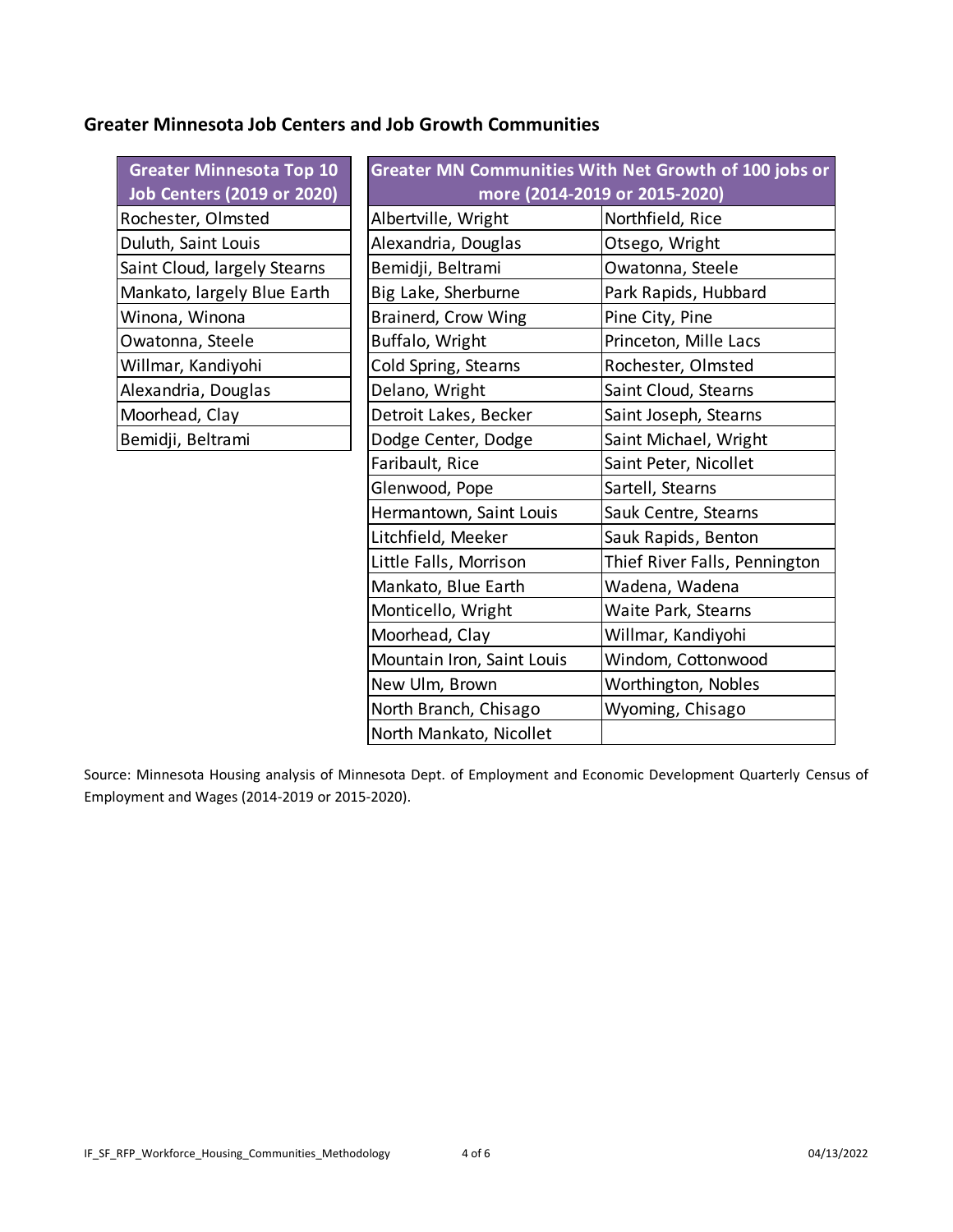## **Greater Minnesota Long Commute Communities**

| <b>Greater Minnesota Long Commute Communities</b> |                     |               |                   |  |  |  |
|---------------------------------------------------|---------------------|---------------|-------------------|--|--|--|
| Aitkin                                            | Foley               | Moorhead      | Sauk Rapids       |  |  |  |
| Albert Lea                                        | Glencoe             | Mora          | St. Cloud         |  |  |  |
| Alexandria                                        | Glenwood            | Morris        | St. James         |  |  |  |
| Austin                                            | Goodview            | Mountain Iron | St. Joseph        |  |  |  |
| Baxter                                            | <b>Grand Rapids</b> | New Ulm       | St. Michael       |  |  |  |
| <b>Becker</b>                                     | Hermantown          | North Branch  | St. Peter         |  |  |  |
| Belgrade                                          | Hibbing             | North Mankato | <b>Staples</b>    |  |  |  |
| Bemidji                                           | Hinckley            | Northern Twp  | Thief River Falls |  |  |  |
| <b>Bloom Twp</b>                                  | Hutchinson          | Northfield    | Virginia          |  |  |  |
| <b>Brainerd</b>                                   | International Falls | Otsego        | Wadena            |  |  |  |
| Cambridge                                         | Jackson             | Owatonna      | <b>Waite Park</b> |  |  |  |
| <b>Cannon Falls</b>                               | Kathio Township     | Park Rapids   | Waseca            |  |  |  |
| Cloquet                                           | Lake City           | Perham        | Walker            |  |  |  |
| Crookston                                         | Litchfield          | Pike Bay Twp  | Warroad           |  |  |  |
| Detroit Lakes                                     | Little Falls        | Pine City     | Willmar           |  |  |  |
| Duluth                                            | Luverne             | Pipestone     | Willmar Twp       |  |  |  |
| <b>East Grand Forks</b>                           | Mankato             | Princeton     | Windom            |  |  |  |
| <b>Elk River</b>                                  | Maple Lake          | Red Wing      | Winona            |  |  |  |
| Elk Township                                      | Marshall            | Redwood Falls | Worthington       |  |  |  |
| Fairmont                                          | Melrose             | Rochester     |                   |  |  |  |
| Faribault                                         | Montevideo          | Roseau        |                   |  |  |  |
| Fergus Falls                                      | Monticello          | Sauk Centre   |                   |  |  |  |

Source: Minnesota Housing analysis of US Census Longitudinal Employer Household Dynamics Data, 2018 or 2019.